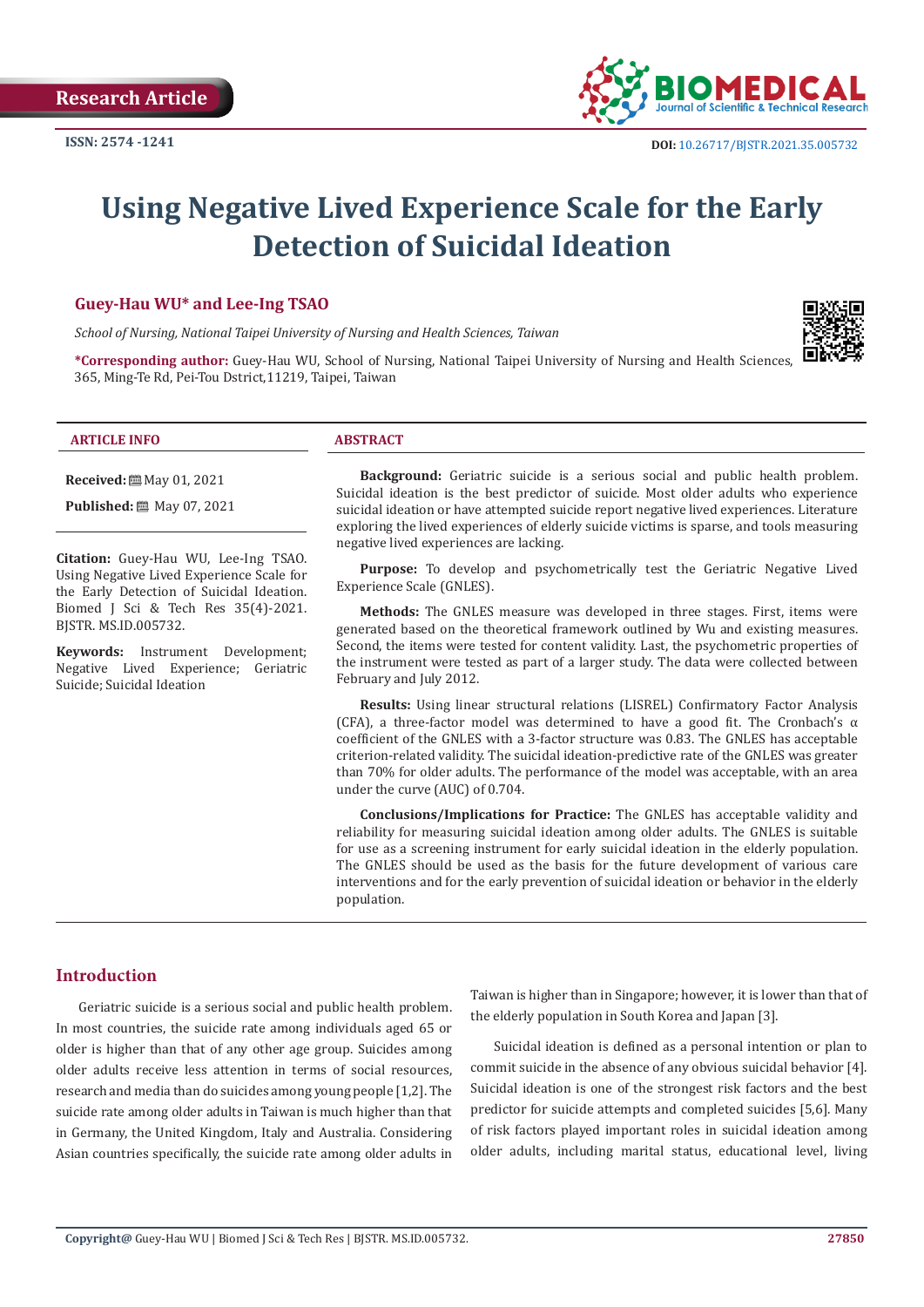arrangement, economic status, social support, health conditions, physical disabilities, perceived and depressive symptoms [7,8]. Most people do not take the initiative to inform others of their suicidal intention. It is difficult for clinicians to fully assess suicidal ideation. In fact, accurately confirming a suicide case is a difficult and complex task, particularly when the victim is an older adult [9]. When a person wants to commit suicide, he or she will first carefully consider suicide-related behaviors and the possibility of death; thus, suicidal ideation is a crucially important key point in suicide [2]. In general, elderly people rarely seek mental health care, and they do not often take the initiative in expressing their depressive state. Their primary medical complaint may imply suicidal ideation. For example, they may mention depression, nervousness, restlessness, feeling easily angered, feelings of guilt, impulsiveness, eccentric behavior, and/or changes in sleep and appetite that are associated with anxiety. However, these symptoms are often easily attributed to other physiological diseases or related to the aging process Petkus et al. [2]. Thus, the early detection of suicidal ideation is essential.

Lived experience is a complex phenomenon. An individual does not only exist in the present situation as they experience it; they also carry past experiences. Thus, lived experience is an ongoing and dynamic process. Each lived experience is unique and has its own characteristics and attributes. Lived experience is a subjective awareness of life that exists as a sense of the individual, without external influence [10]. If an individual lived in a difficult environment and could not positively re-construct or re-evaluate his or her situation during that time, he or she might not be able to alleviate stress-related symptoms, and negative emotions and thoughts may result [11]. People who experience suicidal ideation or commit suicide have often experienced many stressful life events. These life events result in defeatism and a perceived inability to escape. These outcomes, combined with the lack of rescue factors, may increase the risk of suicidal behavior. People who struggle with suicidal ideation or who have attempted suicide typically interpret stressful life events as negative lived experiences [12]. Therefore, it is important to explore the relationship between negative lived experience and suicidal ideation.

The types of lived experiences that an elderly person has had over his or her lifetime can lead to the development of suicidal ideation, suicide attempts and suicidal behavior; thus, an in-depth exploration of lived experiences is warranted. Studies on the lived experience of the suicidal elderly population are scarce. Based on these studies findings, the common lived experience of elderly people who attempted or committed suicide involved negative feelings and experiences; the negative feelings and experiences included the feeling that no one cares for them, life as a psychache and burden, loss of love, power and oneself, and death is better than being alive [13-16]. The community-dwelling older adults who had experienced suicidal ideation primarily expressed

negative feelings, emotions and thoughts when describing their life experiences, such as feeling useless, waiting to die, and feeling that life is hopeless [17]. How the negative lived experiences of older adults trigger suicidal ideation or suicidal behavior and whether negative lived experiences can predict suicidal ideation or behavior remain unclear. Currently, there is no proper instrument for measuring negative lived experiences. Therefore, the development of an instrument that can measure older adults' negative lived experiences is necessary and important.

#### **Theoretical Framework**

The framework of the lived experiences of older adults experiencing suicidal ideation was proposed by the first author [17]. In their study, grounded theory was used to explore the lived experiences of elderly individuals experiencing suicidal ideation. Four categories of lived experiences were identified: loss, negative emotions without outlet, lingering or persistent suicidal ideation, and meaningless existence. Based on this framework, we developed a quantitative measure of negative lived experiences for use with elderly individuals (Figure 1).

#### **Purpose**

The purpose of the study was to develop and test the psychometric properties of the Geriatric Negative Lived Experience Scale (GNLES).

#### **Methods**

The GNLES was developed in three stages. First, items were generated based on the theoretical framework outlined by Wu et al. [17]. Second, the items were tested for content validity. Last, the psychometric properties of the instrument were tested as part of a larger study.

#### **Stage 1: Item Generation**

The following items were created by the first author to address the four categories of lived experiences among elderly individuals experiencing suicidal ideation:

**a) Loss:** A sense of loss indicates a feeling or emotional response to the loss of loved ones, the loss of possessions, and the degradation of health that often occurs unexpectedly at the end of one's life.

**b) Negative emotions without outlet:** Negative emotions such as shame, guilt, sadness, fear, anger and loneliness may arise, with no way to express or release them.

**c) Lingering or persistent suicidal ideation:** An individual may repeatedly experience thoughts of ending his or her life, depending on the situation or event.

**d) Meaningless existence:** Defined as a life without purpose or expectations, these feelings may include helplessness during the current stage of life and hopelessness about the future [17].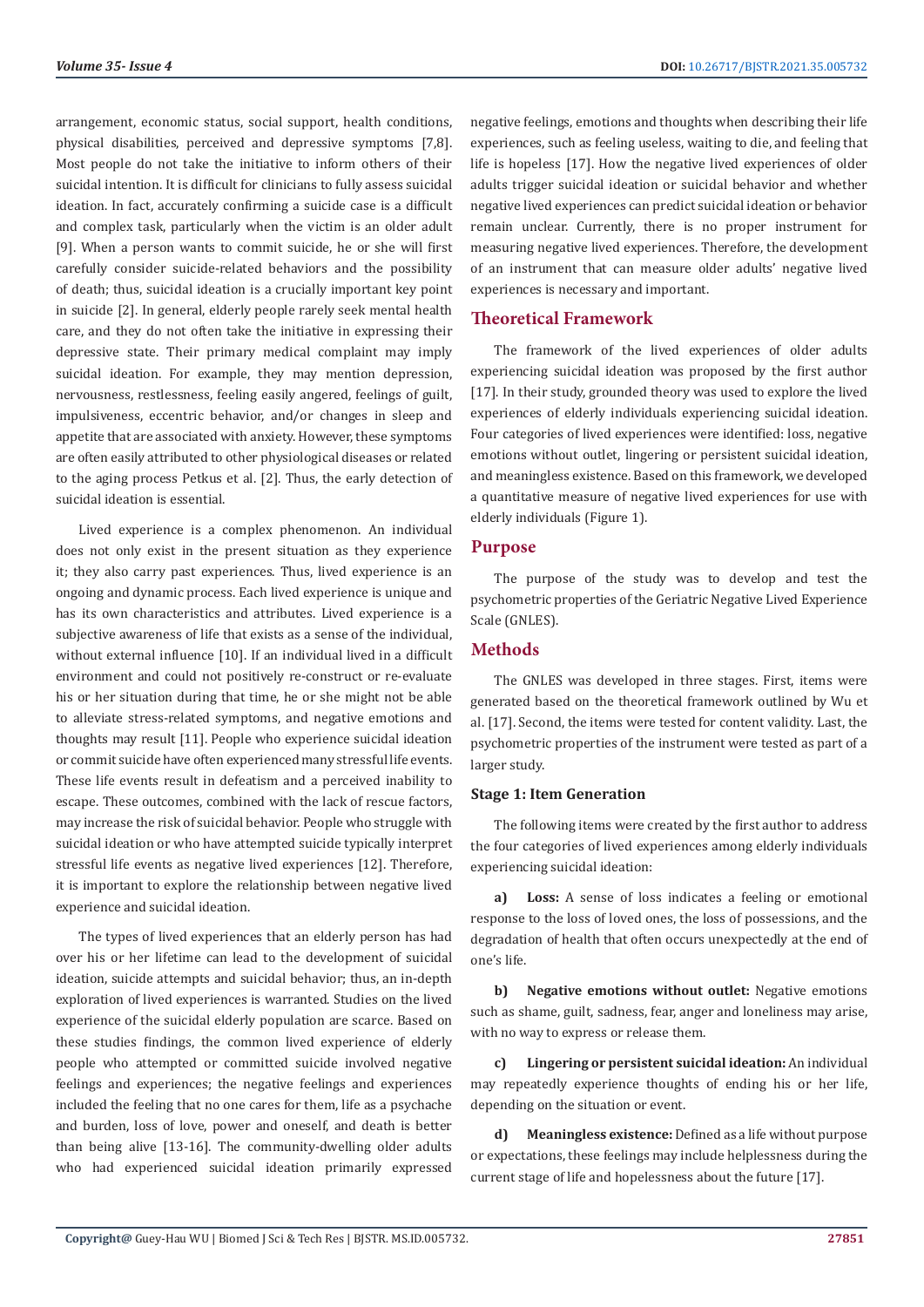

**Figure 1:** The framework of the lived experiences of older adults experiencing suicidal ideation Wu et al. (2012).

The original pool consisted of 32 items distributed across the 4 categories outlined above. All these items were reviewed by the authors for redundancy and relevance. A sorting process was applied to eliminate repetitive items and to combine items to condense the scale, resulting in a total of 18 items (4 pertaining to loss, 7 pertaining to negative emotions without outlet, 3 pertaining to lingering or persistent suicidal ideation, and 4 pertaining to meaningless existence). The questions were answered using a Likert-type scale ranging from 1 (strongly agree) to 5 (strongly disagree).

#### **Stage 2: Analysis of Content Validity**

A total of 6 professor-level experts in different areas, including psychiatry, psychiatric nursing, elderly care and suicide prevention, were invited to rate the questionnaire in terms of the appropriateness and the rhetorical and semantic expression of the text using a four-point rating scale ranging from 1 (unrelated) to 4 (indicating a strong association) [18]. Based on the opinions of various experts, the wording of some questions was modified. Three items were omitted because they were only loosely related to negative lived experience; these items addressed the idea of ending one's own life, the event that intensified the suicidal thought, and experiencing suicidal ideation without action. The total number of items was reduced from 18 to 15, and the content validity index (CVI) was 0.83. The final revised measure contained 15 items distributed across 3 dimensions: loss (4 items), negative emotions without outlet (7 items), and meaningless existence (4 items).

#### **Stage 3: Psychometric Testing**

**Sample/Participants:** The inclusion criteria for participation were as follows: elderly individuals (aged 65 years or older) living in institutions or communities who had no serious hearing impairment and were able to communicate in Mandarin or Taiwanese. Taiwan's health policy uses the Brief Symptoms Rating Scale (BSRS-5) to screen people's emotional status. Because the BSRS-5 is suitable for measuring the emotional status of elderly individuals, we used it as an inclusion criterion. The BSRS-5 includes five items:

- a) Feeling nervous.
- b) Easily becoming angered or upset.
- c) Feeling depressed and in low spirits.
- d) Feeling inferior to others and

e) Having sleep issues, such as difficulty falling asleep, being easily awoken, or waking up early.

The scoring system ranges from 0 (none) to 5 (very severe). The BSRS-5 is a self-report and the included items have a 7-day recall period. (Lung & Lee, 2008). Added an extra item to the scale to measure the frequency of suicidal ideation. For this item, a value equal to or greater than 1 indicates that the participant experienced suicidal ideation, while a value equal to 0 indicates that the participant did not experience suicidal ideation. The item indicated the strength of the correlation found by Lung and Lee (2008).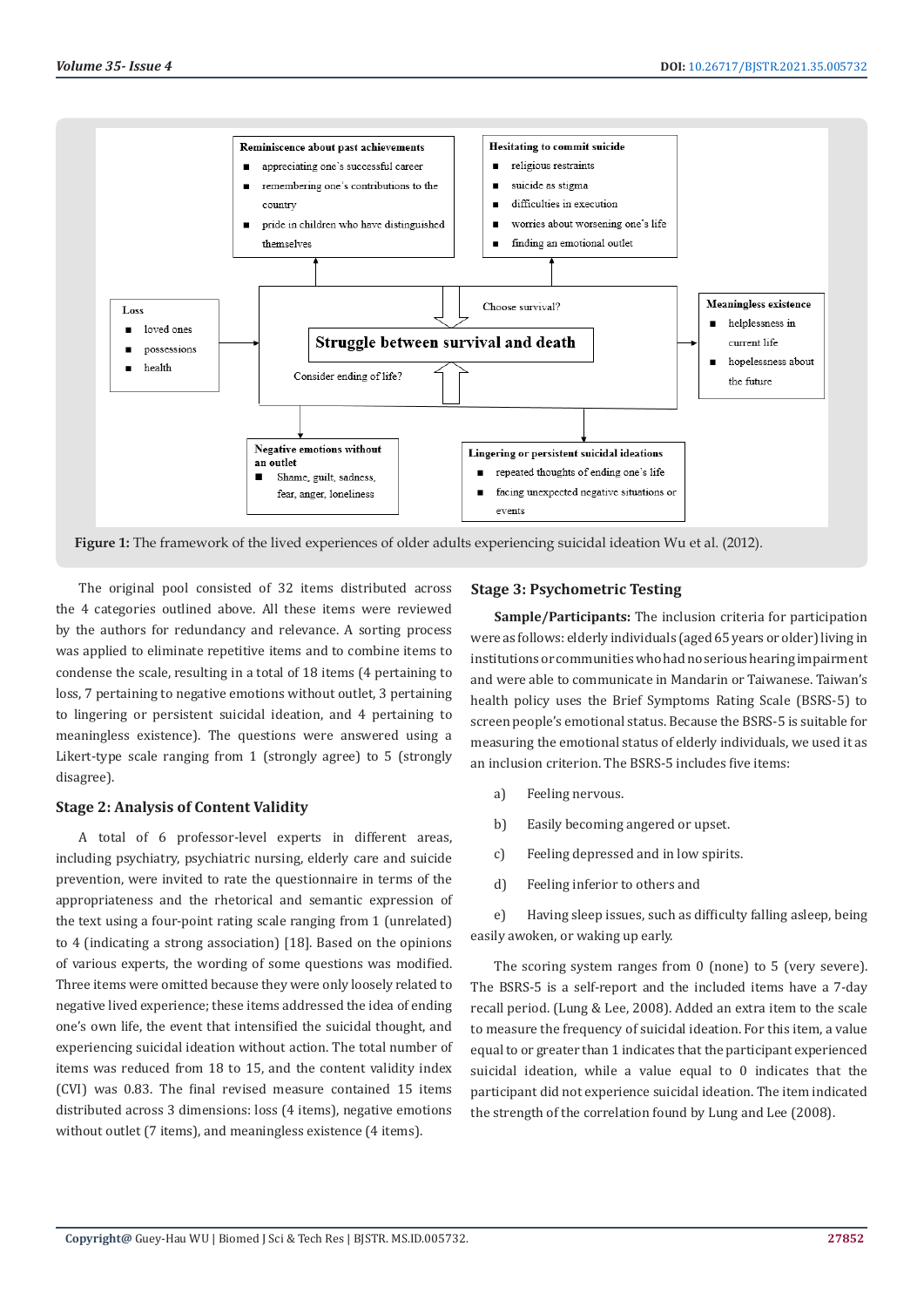For a confirmatory factor analysis (CFA), the suitable sample size should not be less than 200 [19]. In total, 229 participants were selected using convenient sampling, including 60 participants experiencing suicidal ideation (26.2%) and 169 participants not experiencing suicidal ideation (73.8%) based on the BSRS-5. The average age was 77.2 years (SD=7.2). The gender distribution was 64.2% female and 35.8% male. Furthermore, 43.7% of the participants were widowed, and 20.5% of the participants lived with spouse. In terms of the participants' education level, 41.9% had an elementary school education level, and 19.2% of the participants had no formal education (Table 1).

| <b>Table 1:</b> Participant Characteristics ( $N = 229$ ). |  |  |
|------------------------------------------------------------|--|--|
|                                                            |  |  |

| Characteristics               | $\mathbf n$               | $\frac{0}{0}$ |  |  |  |  |
|-------------------------------|---------------------------|---------------|--|--|--|--|
|                               | Age                       |               |  |  |  |  |
| 65-75                         | 103                       | 45.0          |  |  |  |  |
| 76-85                         | 96                        | 41.9          |  |  |  |  |
| 86 or above                   | 30                        | 13.1          |  |  |  |  |
|                               | Gender                    |               |  |  |  |  |
| Male                          | 83                        | 35.8          |  |  |  |  |
| Female                        | 146                       | 64.2          |  |  |  |  |
|                               | <b>Education level</b>    |               |  |  |  |  |
| No formal education           | 44                        | 19.2          |  |  |  |  |
| Elementary school             | 96                        | 41.9          |  |  |  |  |
| Junior high school            | 28                        | 12.8          |  |  |  |  |
| High school/Vocational school | 34                        | 14.8          |  |  |  |  |
| College or above              | 27                        | 11.8          |  |  |  |  |
|                               | <b>Marital status</b>     |               |  |  |  |  |
| Widowed                       | 100                       | 43.7          |  |  |  |  |
| Married                       | 97                        | 42.4          |  |  |  |  |
| Single                        | 18                        | 7.9           |  |  |  |  |
| Divorced                      | 10                        | 4.4           |  |  |  |  |
| Separated                     | $\overline{4}$            | 1.7           |  |  |  |  |
|                               | <b>Residence status</b>   |               |  |  |  |  |
| Solitary                      | 93                        | 40.6          |  |  |  |  |
| With spouse                   | 47                        | 20.5          |  |  |  |  |
| With child(ren)               | 44                        | 19.2          |  |  |  |  |
| With spouse and child(ren)    | 41                        | 17.9          |  |  |  |  |
| Other                         | $\overline{4}$            | 1.8           |  |  |  |  |
|                               | <b>Economic condition</b> |               |  |  |  |  |
| More than enough              | 11                        | 4.8           |  |  |  |  |
| Just enough                   | 153                       | 66.8          |  |  |  |  |
| Not enough                    | 65                        | 28.4          |  |  |  |  |
|                               | Source of income          |               |  |  |  |  |
| Government grants             | 129                       | 39.8          |  |  |  |  |
| Retirement pension            | 96                        | 29.6          |  |  |  |  |
| Child(ren) sponsor            | 95                        | 29.3          |  |  |  |  |
| Other                         | 4                         | 1.2           |  |  |  |  |
| Suicidal ideation             |                           |               |  |  |  |  |
| Yes                           | 60                        | 26.2          |  |  |  |  |
| No                            | 169                       | 73.8          |  |  |  |  |

**Instrument:** The Geriatric Depression Scale-Short Form (GDS-SF) consists of 15 items with a yes or no answer format, and items 1, 5, 7, 11, and 13 are reverse-scored. Scores range from 0 to 15 points. Scores of 0 to 4 indicate no depression, scores of 5 to 10 indicate mild depression, and scores of 11 to 15 indicate moderate depression. The GDS is widely used to assess elderly depression. This scale has been shown to have good reliability and validity, with a sensitivity of 0.92 and a specificity of 0.89. Compared with other scales, the GDS more effectively assesses the state of depression in older adults [20]. In the present study, the Cronbach's alpha value of this scale was 0.86. In the present study, 172 participants displayed normal mood (75.1%), 45 displayed mild depression (19.7%), and 12 displayed moderate depression (5.2%).

**Ethical Considerations:** The present study was approved by the Institutional Review Board (CN-IRB-2012-061) of the National Taipei University of Nursing and Health Science prior to data collection. The researchers described the purpose of the study and the procedure to the administrator in charge of the health services center. The manager of the center provided the registration information of the elderly residents experiencing suicidal ideation and that of other residents over 65 years of age. The researchers explained the aim, procedure, and value of the study to the prospective participants. After the residents agreed to participate in the study, they signed a consent form. The respondents' personal information was kept confidential. For the high-risk group experiencing suicidal ideation, the emotional and special conditions of each individual case were reported to the case management nurses at the health services center following the interview to ensure the safety of the respondents.

**Data Collection:** The data were collected between February and July 2012. The participants were recruited from an administrative district of Taipei. Case management registration for elderly subjects (over age 65) was obtained following permission from the director of the health services center in the administrative district. Based on the registration list, the researchers conducted care visits to collect data. The respondents were explained the purpose of the study, the research content, the principles of anonymity and confidentiality, and the time required to complete the questionnaire. The respondents who agreed to participate in the study signed a consent form, and illiterate participants provided their fingerprints in lieu of their signatures. After completing the questionnaire, each respondent received a gift from the interviewers.

#### **Results**

#### **Construct Validity**

Construct validity was assessed using confirmatory factor analysis (CFA). CFA was used to test the degree of compliance of the factors and the items on the scale to obtain the most effective factor structure for the theoretical construct [21]. Using linear structural relations (LISREL) software, the overall fit of the three-factor model was evaluated using the following indicators: relative  $χ2$  ( $χ2/df$ ), root mean square error of approximation (RMSEA), goodness of fit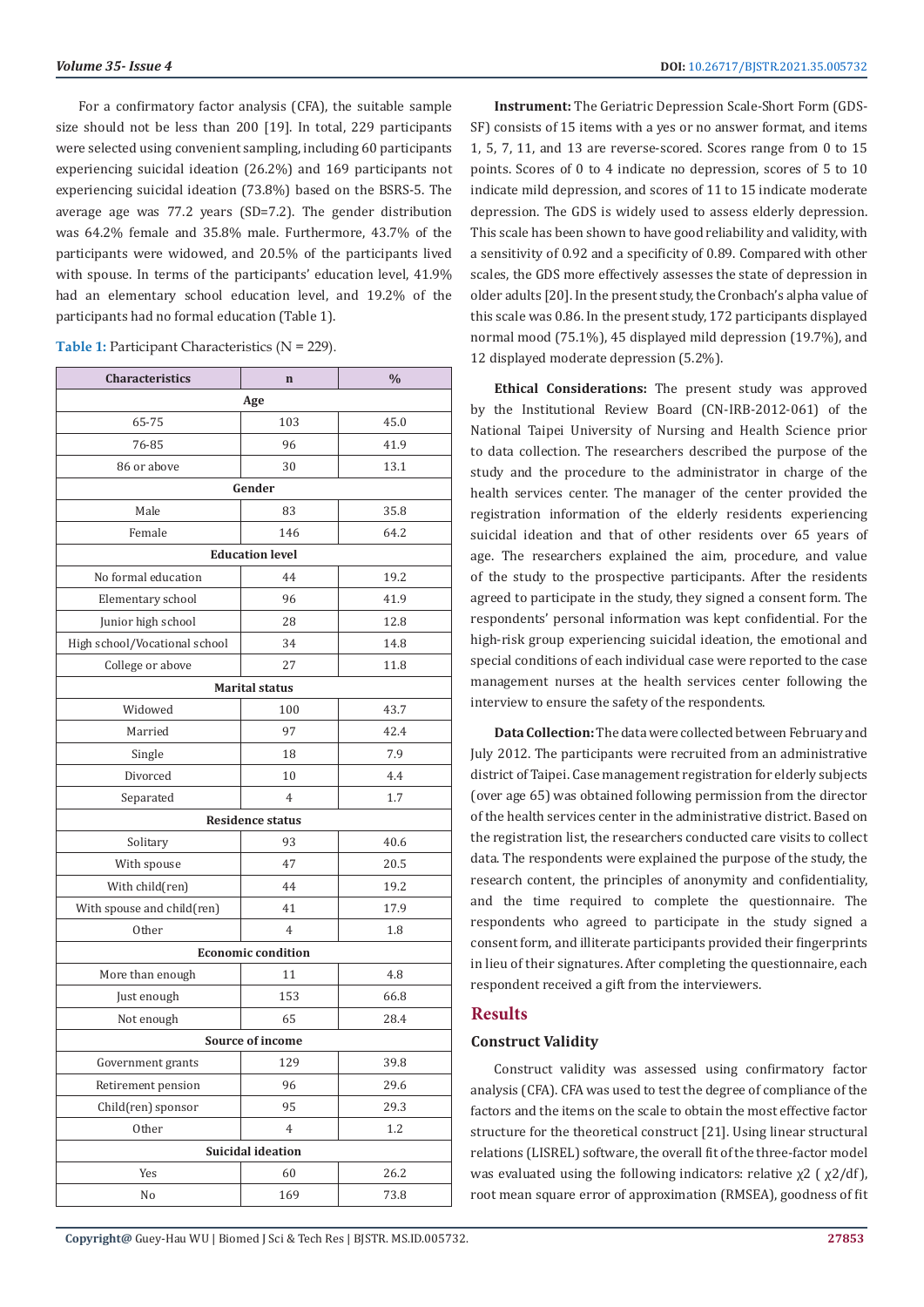(GFI), adjusted goodness of fit (AGFI), normed fit index (NFI) and non-normed fit index (NNFI). The results indicated that the overall fit indicators of the GNLES were acceptable according to the various fit statistics  $(\chi^2/df = 1.56, RMSEA = 0.050, GFI = 0.93, AGFI = 0.90,$ NFI=0.93 and NNFI=0.97). The RMSEA fit index was defined as relative χ2 (χ2 /df) and equal to or less than 3, while the GFI, AGFI,

NFI and NNFI values were greater than 0.9, indicating that the model had a good fit [21]. Therefore, the model was determined to have an acceptable fit. The factor loadings ranged from 0.05 to 0.40 for loss, 0.29 to 0.55 for negative emotions, and 0.22 to 0.55 for meaningless existence, as shown in Figure 2.



**Figure 2:** Confirmatory factor analysis of the Geriatric Negative Lived Experience Scale.

# **Criterion-Related Validity**

### **Concurrent validity**

Concurrent validity refers to a scenario in which two measurement tools are administered to the same participant and both tools measure the same or similar phenomena or concepts: the higher the correlation between the results of these two measurement instruments, the better the concurrent validity [18]. In the present study, the concurrent validity of the GNLES was tested using the GDS. The correlation coefficients of the three subscales and the total scale of the GNLES and the GDS were 0.416, 0.598, 0.609, and 0.642, respectively; the scales were significantly correlated ( $p < 0.01$ ), as shown in Table 2. Cohen's effect size criteria, with Pearson's r of .10 considered small, .30 medium, and .50 large [22]. Thus, correlations with the GDS were strong for negative emotions (0.598), meaningless existence (0.609) and total GNLES (0.642) and moderate for loss (0.416).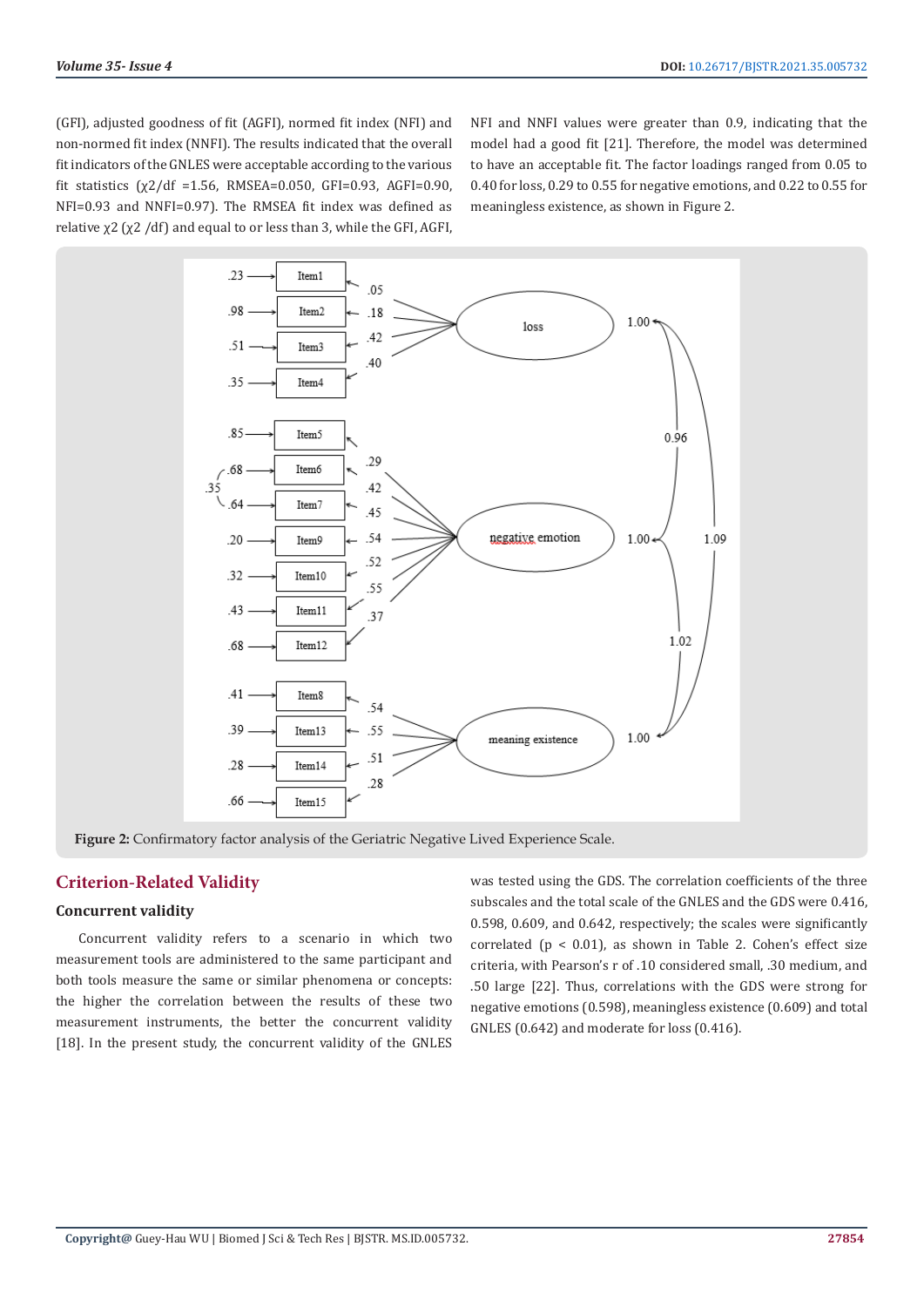**Table 2:** Correlations Between GNLES and GDS-SF.

| <b>Scale</b>          | Loss | <b>Negative emotions</b> | <b>Meaningless existence</b> | <b>GNLES</b> | <b>GDS-SF</b> |
|-----------------------|------|--------------------------|------------------------------|--------------|---------------|
| Loss                  |      | $0.530**$                | $0.539**$                    | $0.920 * *$  | $0.416**$     |
| Negative emotions     |      |                          | $0.731**$                    | $0.689**$    | $0.598**$     |
| Meaningless existence |      |                          |                              | $0.680**$    | $0.609$ * *   |
| <b>GNLES</b>          |      |                          |                              |              | $0.642**$     |
| GDS-SF                |      |                          |                              |              |               |

\* \* p < 0.01.

GNLES: Geriatric Negative Lived Experience Scale.

GDS-SF: Geriatric Depression Scale-Short Form.

#### **Predictive Validity**

Predictive validity refers to the correlation between the scores obtained at the current time and those obtained at a future time point for the same concept or behavior [18]. In the present study, scores of 0 and 1 or above from the BSRS-5 were subjected to logistic regression. The results indicated that the predictive rates

of the total scale and its three subscales of loss, negative emotions and meaningless existence were 75.5%, 73.4%, 75.1%, and 76%, as shown in Table 3 shows. Therefore, the predictive rates of the GNLES were greater than 70%, and this scale can be applied as an early screening tool for suicidal ideation among communitydwelling older adults.

| <b>Scale</b>          |      | S.E. | Sig.   | <b>OR</b> | Predictive rate (%) |
|-----------------------|------|------|--------|-----------|---------------------|
| <b>GNLES</b>          | .133 | .024 | < 0.01 | 1.120     | 75.5                |
| Loss                  | .300 | .091 | .001   | 1.350     | 73.4                |
| Negative emotions     | .181 | .044 | < 0.01 | 1.199     | 75.1                |
| Meaningless existence | .343 | .071 | < 0.01 | 1.409     | 76.0                |

**Table 3:** Correlations Between GNLES and GDS-SF.

GNLES: Geriatric Negative Lived Experience Scale.

#### **Sensitivity and Specificity**

To test how accurately the instrument was able to predict risk or no risk of suicidal ideation, we used the sensitivity and specificity of the GNLES. Receiver operating characteristic (ROC) curve were used to determine the range of trade-offs. [23] Based on the total score the GNLES, which ranges from 15 to 75. The performance of the model was good, with an area under the curve (AUC) of 0.704. The estimated probability at the sensitivity and specificity maximum sum was a cut-off probability of 0.330. The sensitivity of the model was 77%, the specificity was 56%, and the optimal cut-off value was 41. In other words, a GNLES score greater than 41 points indicated the possibility of suicidal ideation.

#### **Reliability**

In the present study, the Cronbach's  $\alpha$  coefficient was used to test the internal consistency of the GNLES subscales and total scale. Many scholars apply the following principles to make rough estimates: an α coefficient greater than 0.9 is considered excellent, approximately 0.8 is considered very good, 0.7 is considered moderate, 0.5 or higher is considered acceptable, and less than 0.5 is considered inadequate [18]. The Cronbach's α coefficients of the three subscales and the total scale of the GNLES were 0.281, 0.744, 0.658, and 0.835, respectively. Thus, the Cronbach's  $\alpha$  coefficient of the total scale of the GNLES was very good (0.835), that for the negative emotions subscale (0.744) was moderate, that for the meaningless existence subscale (0.658) was acceptable, and that for the loss subscale (0.281) was below the threshold for adequate.

## **Discussion**

# **Relationship between Cronbach's α Coefficient and Instrument Homogeneity**

The Cronbach's  $\alpha$  coefficient for the total scale of the GNLES was 0.835, indicating the internal consistency was very good. The Cronbach's  $\alpha$  coefficients for the loss subscale was 0.281, indicating inadequate internal consistency. Some scholars believe that the  $\alpha$ coefficient should not be used as an index of the homogeneity of an instrument and that a high  $\alpha$  coefficient does not indicate that the items represent a single dimension. The α coefficient value is affected by the variation of the items, the average inter-relation of the items, the number of items and the homogeneity of the items. The reliability obtained using CFA can bypass the issues outlined above, indicating that the CFA result is superior to Cronbach's  $\alpha$ coefficient [21]. In the present study, there were lower Cronbach reliability values for the loss subscales of the GNLES. In the future, actions aimed at improving the internal consistency of the GNLES should be investigated.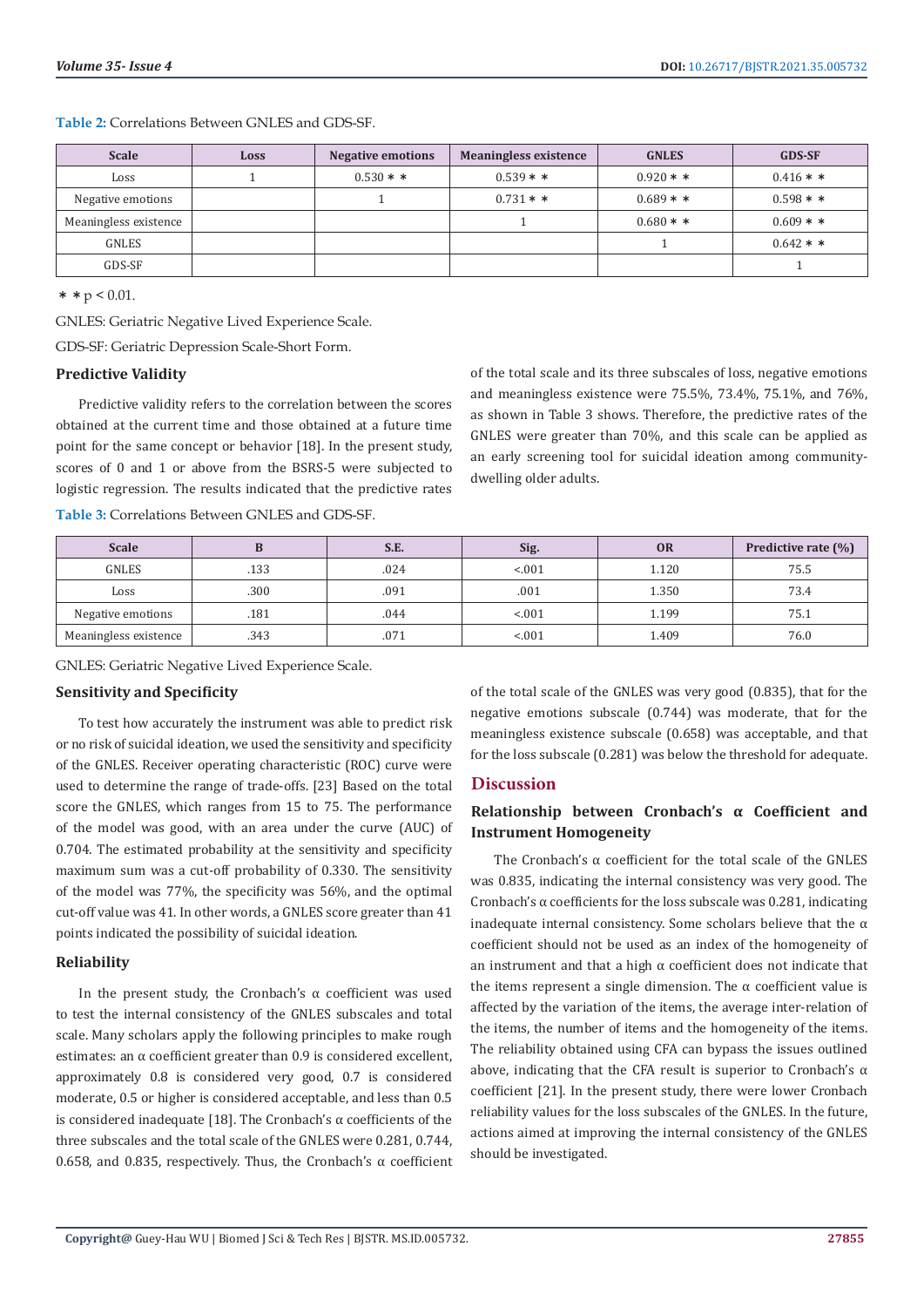# **Avoid Being Labeled: Geriatric Suicidal Ideation Measurement Terminology**

Currently, the items on the instrument measuring geriatric suicide use language pertaining to suicidal ideation, plans to commit suicide and suicidal behavior or ending one's own life [4,24,25]. Relevant studies investigating suicidal ideation among older adults [26,27] have used the Beck Scale for Suicide Ideation in Taiwan. Due to cultural considerations and national conditions, the words "death" and "suicide" are taboo among older adults in Taiwan. It is difficult for them to accept a measurement related to suicide. To avoid being labeled or having their family and friends worry about their situation, older adults tend to avoid discussing their true feelings and experiences [17]. The GNLES was developed based on a qualitative study exploring the lived experiences of elderly individuals experiencing suicidal ideation. The loss, negative emotions and meaningless existence dimensions all pertain to a participant's real life and thus may more accurately measure the current emotional state and social life of an older adult. The validity and reliability of the GNLES were tested to demonstrate the scale's predictive power for suicidal ideation. The GNLES can serve as an acceptable tool for early screening for suicidal ideation in community-dwelling older adults.

# **Prediction of Suicidal Ideation Allows Early Intervention and the Prevention of Geriatric Suicide**

Suicidal ideation can be used to evaluate existing and potential suicide attempts, thus predicting the future risk of suicide [4]. Some scholars believe that the predictors of geriatric suicide include a history of suicide attempts, severe depression, perceived health, perceived burden, hopelessness and impulsivity [28,29]. The suicidal ideation predictive rate among older adults using the GNLES was greater than 70%; therefore, negative lived experience is also a predictor of suicide in the elderly population. The GNLES is suitable for use as an early screening tool for suicidal ideation among community-dwelling older adults. If suicidal ideation in older adults can be detected early and interventions provided, suicidal behavior may be reduced or prevented.

# **Limitations**

Because of limitations of time, manpower and material resources, only elderly individuals over the age of 65 within a specific administrative district of Taipei served as participants in the present study. Purposive sampling did not take into consideration differences between urban and rural areas or somatization and other presentations of depression and suicide risk among older adults. Because the sample was not representative of all older adults, the findings of the present study cannot be generalized to older adults in other areas of the country. Furthermore, because our study sample was Taiwanese and was not heterogeneous, we could not further investigate cross-cultural issues or applications. At present, the GNLES is only at the reliability and validity testing stage. Because the present study was a pilot, it could not provide more comprehensive evidence of the GNLES construct validity or test-retest information to indicate the measure's stability. A large-scale formal test of older adults within communities is recommended to re-test the reliability and validity of the scale. The content of the scale may be revised accordingly to ensure that it is more fully developed and complete.

### **Conclusion**

In many countries, the suicide rate among older adults is the highest among all age groups. Elderly suicide is an important public health issue in the 21<sup>st</sup> century. The GNLES contains a total of 15 items and was developed based on qualitative data generated from the lived experiences of the elderly population. Its wording is localized and closely reflects daily life, and its items are briefly expressed. The scale includes three dimensions (loss, negative emotions and meaningless existence) and displays acceptable reliability and validity. The GNLES is suitable for use with community-dwelling older adult populations. Further assessments of the scale's validity and internal consistency reliability should be performed by collecting additional data and using additional criterion measures.

# **Implications for Practice**

The GNLES was developed based on the lived experiences of elderly individuals and it is suitable for use as a screening instrument for early suicidal ideation in the elderly population. The GNLES should be used as the basis for the future development of various care interventions and for the early prevention of suicidal ideation or behavior in the elderly population.

# **Acknowledgments**

The authors would like to thank Taipei Shilin District Health Service Center staffs who contributed to offer participants resources in this study.

# **Conflict of interest**

No conflict of interest has been declared by the authors.

#### **Source of Funding**

This research received no specific grant from any funding agency in the public, commercial, or not-for-profit sectors.

#### **References**

- 1. [Liao SJ, Wu BJ, Liu TT, Chou CP, Rong JR \(2018\) Prevalence and](https://bmcpsychiatry.biomedcentral.com/articles/10.1186/s12888-018-1981-7) [characteristics of suicidal ideation among 2199 elderly inpatients with](https://bmcpsychiatry.biomedcentral.com/articles/10.1186/s12888-018-1981-7) [surgical or medical conditions in Taiwan. BMC Psychiatry 18\(397\): 1-14.](https://bmcpsychiatry.biomedcentral.com/articles/10.1186/s12888-018-1981-7)
- 2. Lung FW, Lee MB (2008) The five-item Brief-Symptom Rating Scale as a suicide ideation screening instrument for psychiatric inpatients and community residents. BMC Psychiatry 8(53): 18.
- 3. [Minstry of Health Welfare \[MOHW\] \(2018\) Cause of death statistic.](https://dep.mohw.gov.tw/DOS/lp-4472-113.html)